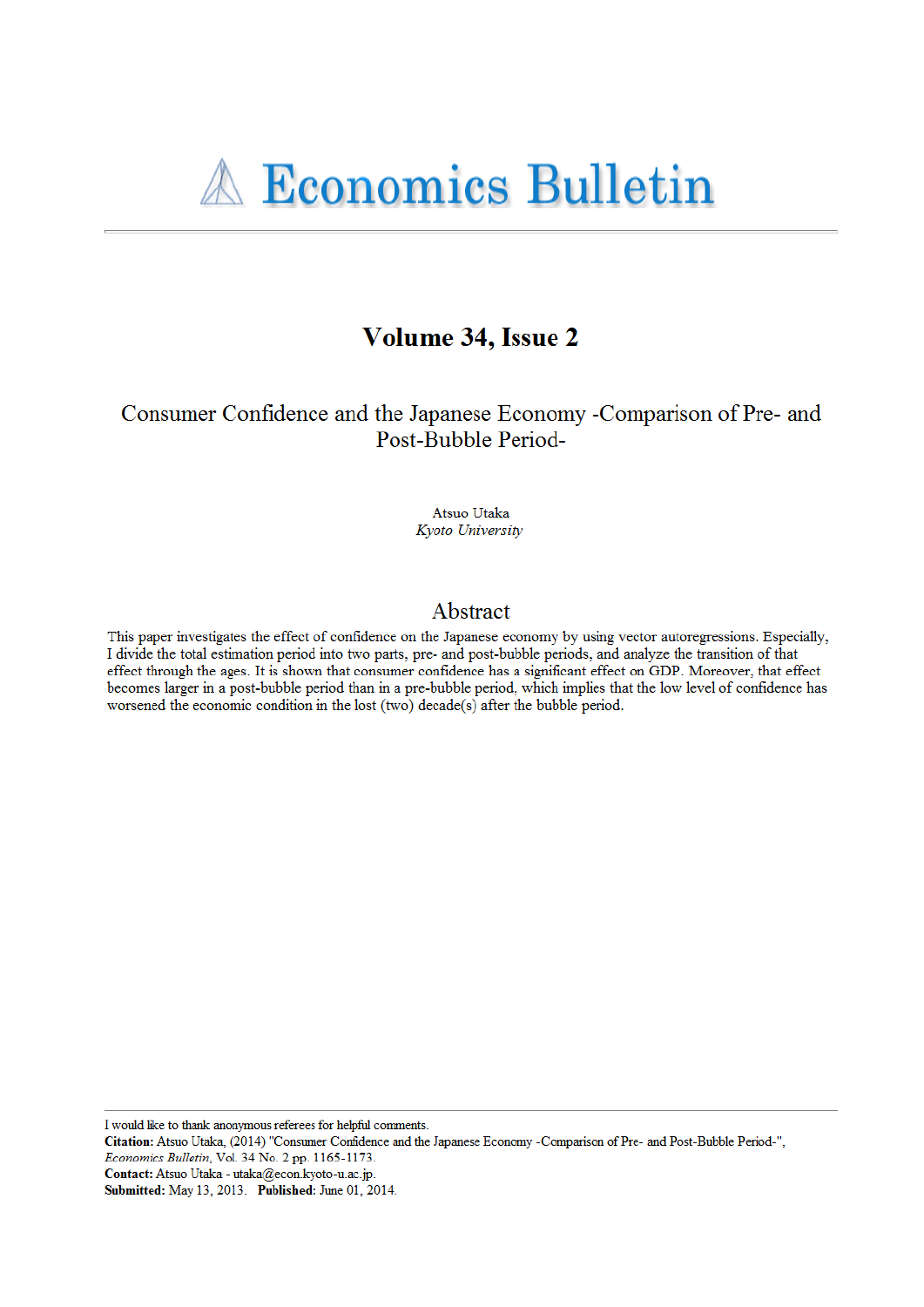#### **1. Introduction**

Since the collapse of the bubble economy, the Japanese economy has been in a long-standing depression. In the short term, there were some periods of prosperity such as during the IT bubble around 2000. However, the Japanese economy has not been able to find chance to genuinely recover.<sup>1</sup> (The Japanese long recession is often called 'the lost decade' (or two decades).<sup>2</sup>) Huge amounts of outstanding government bond and anxiety about the future benefits of the social security system have led to greater uncertainty over the Japanese economy. Lingering economic stagnation has aggravated anxiety about future livelihoods. To resolve the vicious cycle between the poor economic condition and general anxiety, understanding the relationship between economic confidence and the real economic condition is of great importance.

It is said that there is a significant relation between real economic fluctuations and changes in confidence.<sup>3</sup> Matsusaka and Sbordone (1995) empirically proved that in the US economy, consumer sentiment affects GDP fluctuations. Utaka (2003) analyzed the Japanese case and proved that consumer confidence has a significant effect on GDP in the cases of quarterly and monthly data. $4\,$  Li (2011) showed that consumer expectation can influence output growth in Chinese economy.<sup>5</sup>

In this paper, I investigate the effect of confidence on the Japanese economy by using vector autoregressions. In the same way as Matsusaka and Sbordone (1995) and Utaka (2003), this paper also uses vector autoregressions including a control variable useful for predicting future economic conditions, in addition to GDP and a variable that represents consumer confidence. This is to exclude the possibility that consumer confidence precedes GDP fluctuations, simply because consumers accurately forecast

 $1$  Although Japanese economy has recently turned upward somewhat by so-called "Abenomics", whether it leads to a real economic recovery is unpredictable.

 $2$  Motonishi and Yoshikawa (1999) examined the effect of financing constraints on Japanese firms during the 1990s. Hayashi and Prescott (2002) showed that a low productivity growth rate caused a decade of economic stagnation. Nishimura and Saito (2003) argued that scarcity of profitable private investment is a major cause of the prolonged stagnation. Horioka (2006) found that demand side factors are more important than supply side factors as causes of the long economic stagnation. Hamada and Okada (2009) emphasized the role of the overvalued real exchange rate of the yen in the stagnation.

<sup>&</sup>lt;sup>3</sup> In economic theory, if dynamic indeterminacy of equilibria exists, confidence itself can affect economic fluctuations. See Azariadis (1993) and Benhabib and Farmer (1999) for instance.

<sup>&</sup>lt;sup>4</sup> Chapter 1 of Akerlof and Shiller (2009) makes a concise explanation of the relation between confidence and the real economy.

 $<sup>5</sup>$  Gelper et al. (2007) and Malgarini and Margani (2007) analyzed the effects of consumer sentiment</sup> on consumer spending, and Caleiro (2006) analyzed the relation between consumer confidence and unemployment. Chua and Tsiaplias (2009), using Australian data, showed that consumer sentiment data is significantly useful for GDP forecast.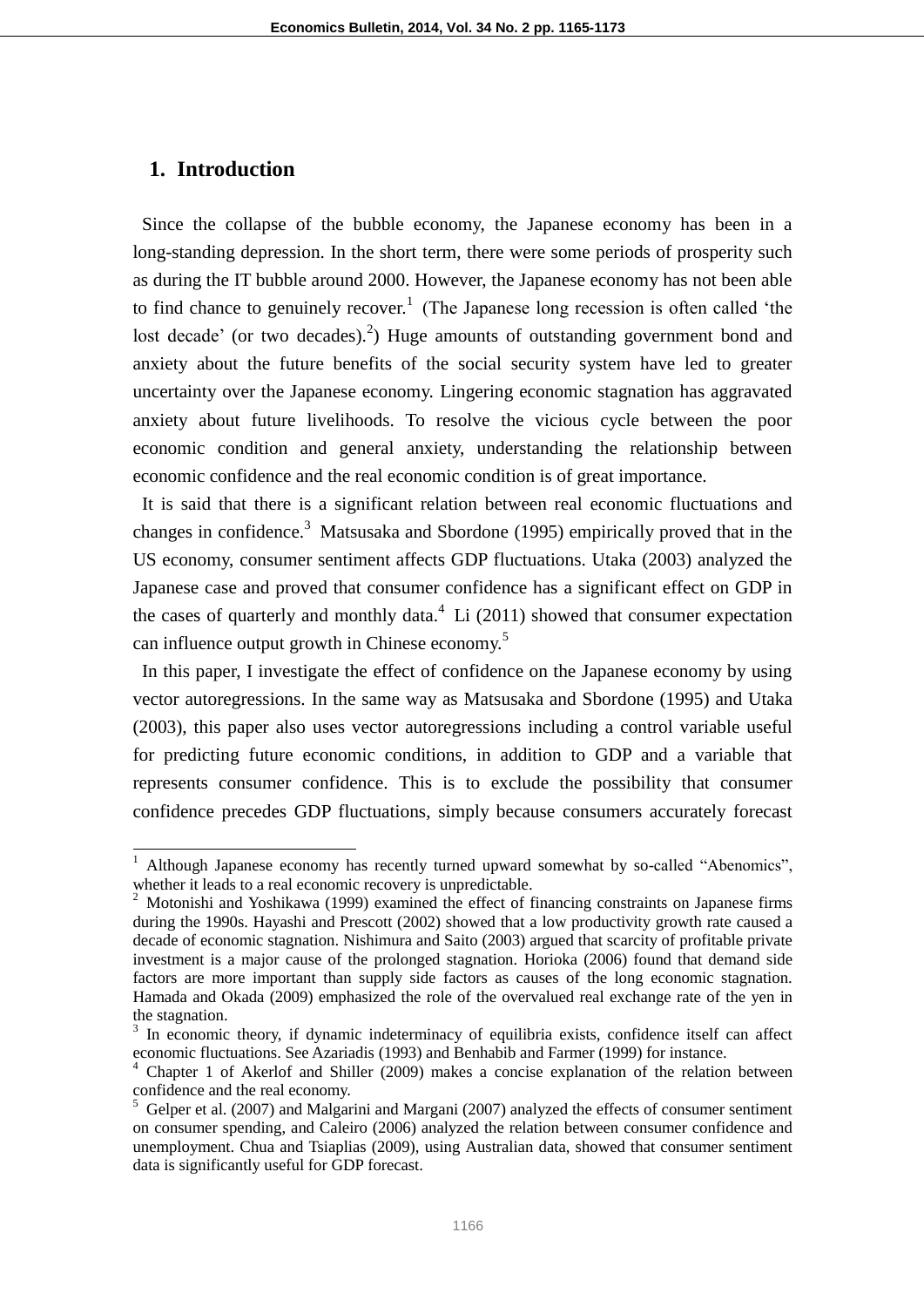future economic conditions.

Moreover, I analyze the transition of that effect through the ages. Specifically, I divide the total estimation period into two parts, pre- and post-bubble periods, and compare their effects in each period. That is, I examine how the effect of confidence on the real economy changes before and after the bubble. I found that in both before and after the bubble period, consumer confidence has a significant effect on fluctuations in Japanese GDP. Importantly, the effect of confidence increases in a post-bubble period than before one.

#### **2. Empirical Analysis**

Here, I empirically investigate the effect of consumer confidence on Japanese economic fluctuation. In this paper, the quarterly data is used. The consumer confidence index (CCI), which is announced by Cabinet Office, is supposed to represent consumer confidence.

I use vector autoregressions including GDP, CCI, and the control variable that is useful for forecasting future economic conditions. As this control variable, I choose Index of Business conditions: Composite Index of Leading Index (IBCL) in the same way as Utaka (2003). This index is also announced by Cabinet Office. IBCL is a control variable useful for forecasting future economic conditions, so this vector auto regression system makes it possible to investigate the effect of pure confidence on GDP. GDP and IBCL are expressed in terms of log difference, and CCI is expressed in levels. The sample period covers the fourth quarter of 1982 to the second quarter of 2011. The lag length is chosen by considering Akaike Information Criterion (AIC). The equations estimated in this paper are

$$
\begin{pmatrix} GDP_t \\ IBCL_t \\ CCl_t \end{pmatrix} = \begin{pmatrix} a_{11}(L) & a_{12}(L) & a_{13}(L) \\ a_{21}(L) & a_{22}(L) & a_{23}(L) \\ a_{31}(L) & a_{32}(L) & a_{33}(L) \end{pmatrix} \begin{pmatrix} GDP_t \\ IBCL_t \\ CCl_t \end{pmatrix} + \begin{pmatrix} u_{GDP_t} \\ u_{IBCL_t} \\ u_{CCl_t} \end{pmatrix},
$$

where  $a(L)$  denotes polynominal in the lag operator L, and u is an error term.

First, let us analyze the case of the total period. The results of this estimation are presented in Table 1.

In this case, the number of observation is 114. Each column is a regression and the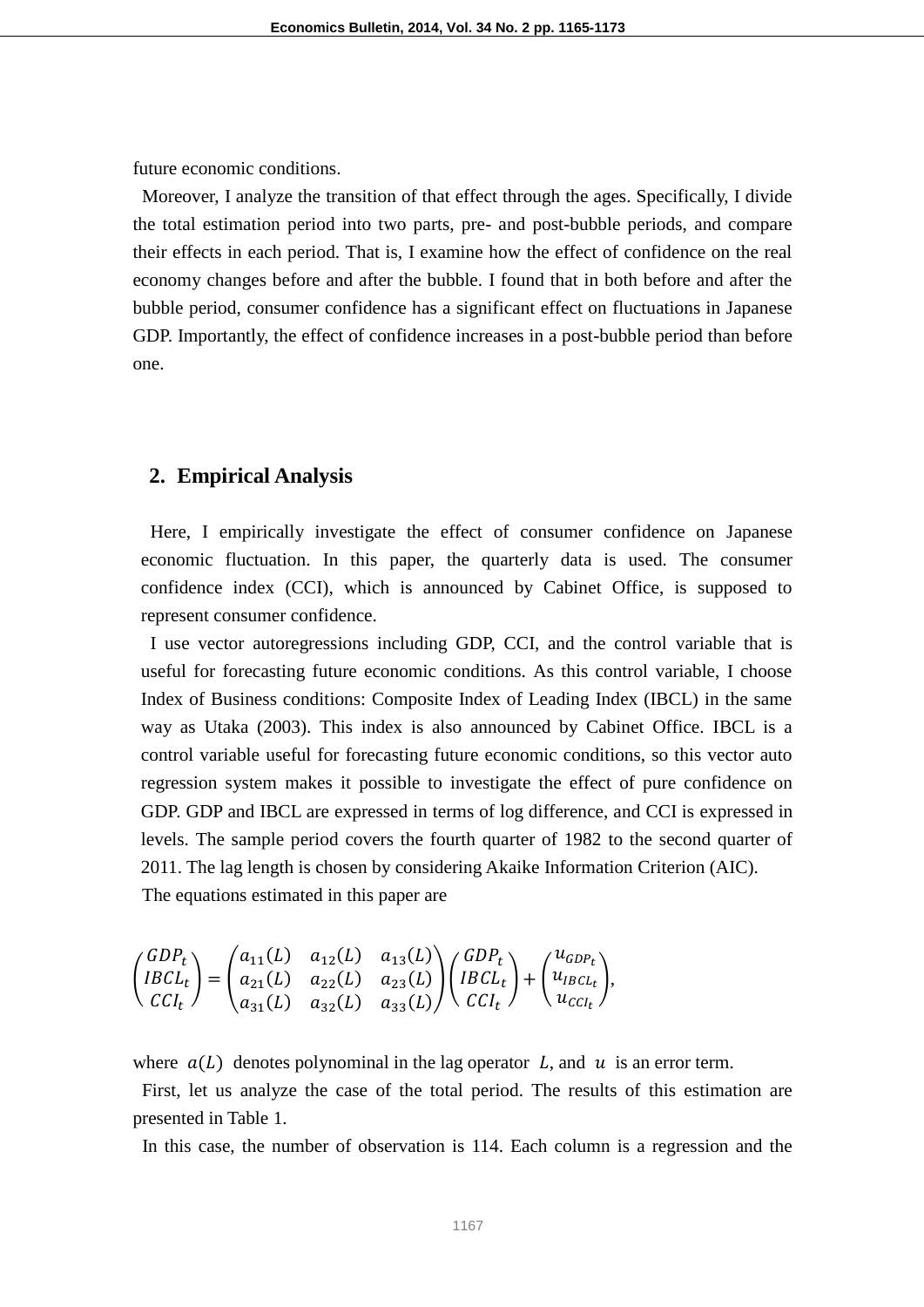dependent variable is at the top of each column. This table reports F-statistics for the hypothesis that the block of coefficients is jointly equal to zero. In addition, the sum of the block of coefficients is presented.  $6$  \*\* denotes significant rejection of the hypothesis that the block of coefficients is jointly equal to zero at 1% level.

The most important result is concerning the effect of CCI on GDP. It is shown that in the GDP equation, the sum of CCI coefficients is positive and the hypothesis that the block of CCI coefficients is jointly equal to zero is rejected at almost zero percent level. In other words, there exists Granger Causality from consumer confidence to GDP.<sup>7</sup> These results are the same as those in Utaka  $(2003)$ .<sup>8</sup>

| $Lag=2$                     |                      | <b>Dependent Variables</b> |             |            |  |  |
|-----------------------------|----------------------|----------------------------|-------------|------------|--|--|
|                             |                      | <b>GDP</b>                 | <b>IBCL</b> | <b>CCI</b> |  |  |
| <b>GDP</b>                  | <b>F</b> -statistics | 1.883                      | 0.081       | 0.977      |  |  |
|                             | Sum of coefficients  | $-0.269$                   | $-0.36E-02$ | 38.030     |  |  |
| <b>IBCL</b><br>F-statistics |                      | 6.079                      | 20.142      | 1.187      |  |  |
|                             | Sum of coefficients  | $0.149**$                  | $0.500**$   | $-9.50$    |  |  |
| <b>CCI</b><br>F-statistics  |                      | 11.651                     | 1.673       | 222.732    |  |  |
|                             | Sum of coefficients  | $0.13E-02**$               | $-0.85E-03$ | $0.857**$  |  |  |

**Table 1** Vector autoregressions with GDP, IBCL, and CCI (Total period)

This table first indicates F-statistics for the hypothesis that the block of coefficients is jointly equal to zero. Next, the sum of their coefficients is presented. \*\* denote significant rejection of the above hypothesis at 1%.

From now on, let us analyze the transition of the effects of confidence on real economy. I compare the effect in the pre-bubble period with that in the post-bubble period. Considering the results of Chow test, I divide the estimation period into two parts, the first period from the second quarter of 1982 to the fourth quarter of 1990 (pre-bubble period) and the latter period from the first quarter of 1991 to the second quarter of 2011 (post-bubble period). Concerning their respective cases, I estimate vector autoregression

 $\overline{a}$ 

All equations in this paper include a constant term.

<sup>7</sup> From the GDP equation, IBCL also precedes GDP, which implies that IBCL is useful for predicting future trend of GDP.

The sample period in Utaka (2003) covers the fourth quarter of 1982 to the third quarter of 2000.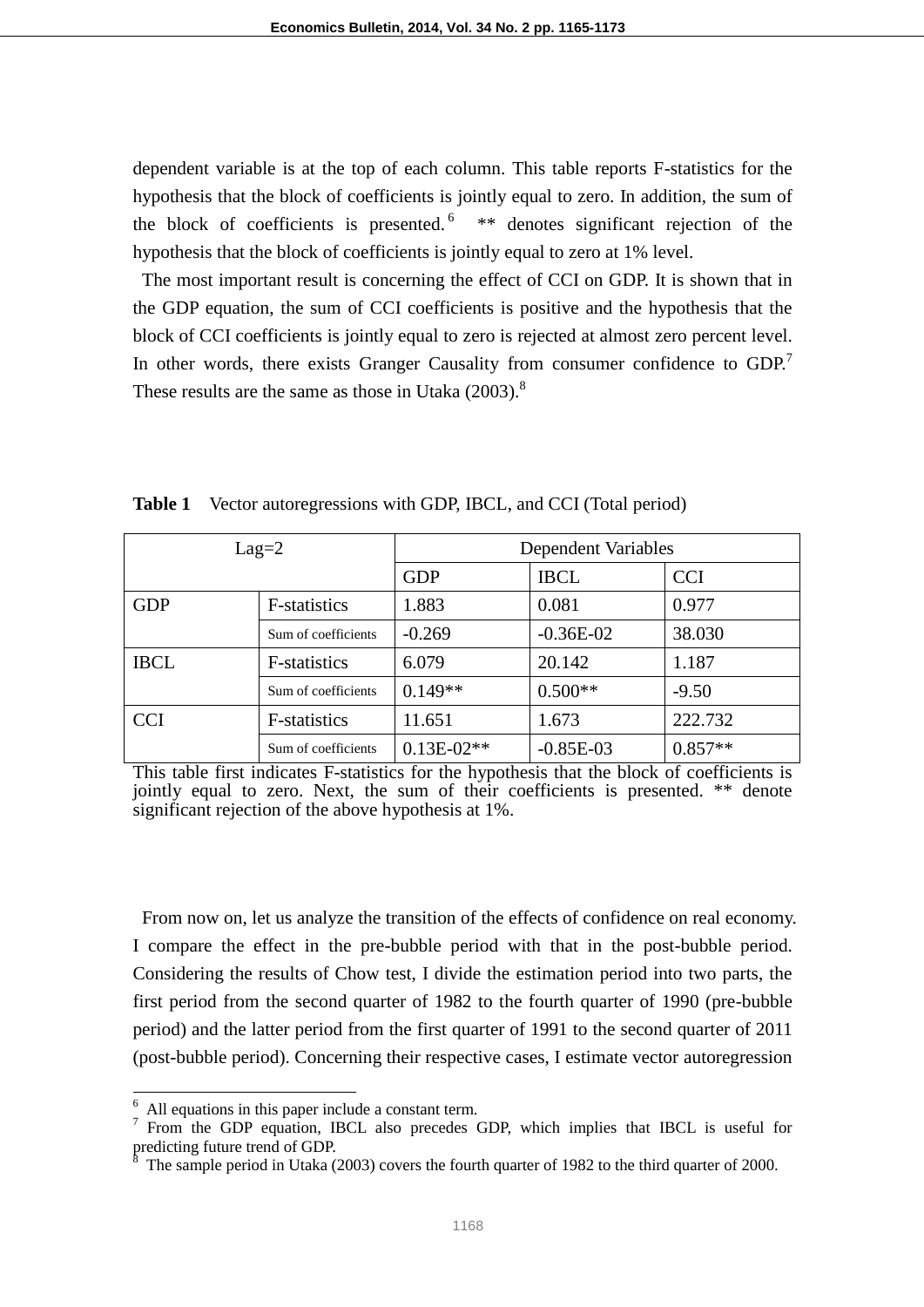model with GDP, IBCL, and CCI.

The results of their estimations are presented in table 2 and 3.

The number of observation is 30 in the pre-bubble case and 81 in the post-bubble case. \* and \*\* denote significant rejection of the hypothesis that the block of coefficients is jointly equal to zero at 5% and 1% level, respectively.

| $Lag=2$                    |                     | Dependent variables |              |            |  |  |
|----------------------------|---------------------|---------------------|--------------|------------|--|--|
|                            |                     | <b>GDP</b>          | <b>IBCL</b>  | <b>CCI</b> |  |  |
| <b>GDP</b>                 | F-statistics        | 5.459               | 1.101        | 0.599      |  |  |
|                            | Sum of coefficients | $-1.041*$           | $-0.364$     | $-20.218$  |  |  |
| <b>IBCL</b>                | F-statistics        | 2.199               | 3.982        | 1.467      |  |  |
|                            | Sum of coefficients | 0.266               | $0.468*$     | 13.884     |  |  |
| <b>CCI</b><br>F-statistics |                     | 6.393               | 3.946        | 71.216     |  |  |
|                            | Sum of coefficients | $0.27E - 02**$      | $-0.35E-02*$ | $0.866**$  |  |  |

**Table 2** Vector autoregressions with GDP, IBCL, and CCI (Pre-bubble period)

This table first indicates F-statistics for the hypothesis that the block of coefficients is jointly equal to zero. Next, the sum of their coefficients is presented. \* and \*\* denote significant rejection of the above hypothesis at 5% and 1%, respectively.

| $Lag=2$     |                     | Dependent variables |             |            |  |  |
|-------------|---------------------|---------------------|-------------|------------|--|--|
|             |                     | <b>GDP</b>          | <b>IBCL</b> | <b>CCI</b> |  |  |
| <b>GDP</b>  | F-statistics        | 2.222               | $0.49E-02$  | 0.287      |  |  |
|             | Sum of coefficients | $-0.393$            | $-0.033$    | 31.874     |  |  |
| <b>IBCL</b> | F-statistics        | 4.805               | 10.854      | 0.846      |  |  |
|             | Sum of coefficients | $0.166*$            | $0.474**$   | $-11.142$  |  |  |
| <b>CCI</b>  | F-statistics        |                     | 1.278       | 149.716    |  |  |
|             | Sum of coefficients | $0.98E-03**$        | $-0.92E-03$ | $0.839**$  |  |  |

**Table 3** Vector autoregressions with GDP, IBCL, and CCI (Post-bubble period)

This table first indicates F-statistics for the hypothesis that the block of coefficients is jointly equal to zero. Next, the sum of their coefficients is presented. \* and \*\* denote significant rejection of the above hypothesis at 5% and 1%, respectively.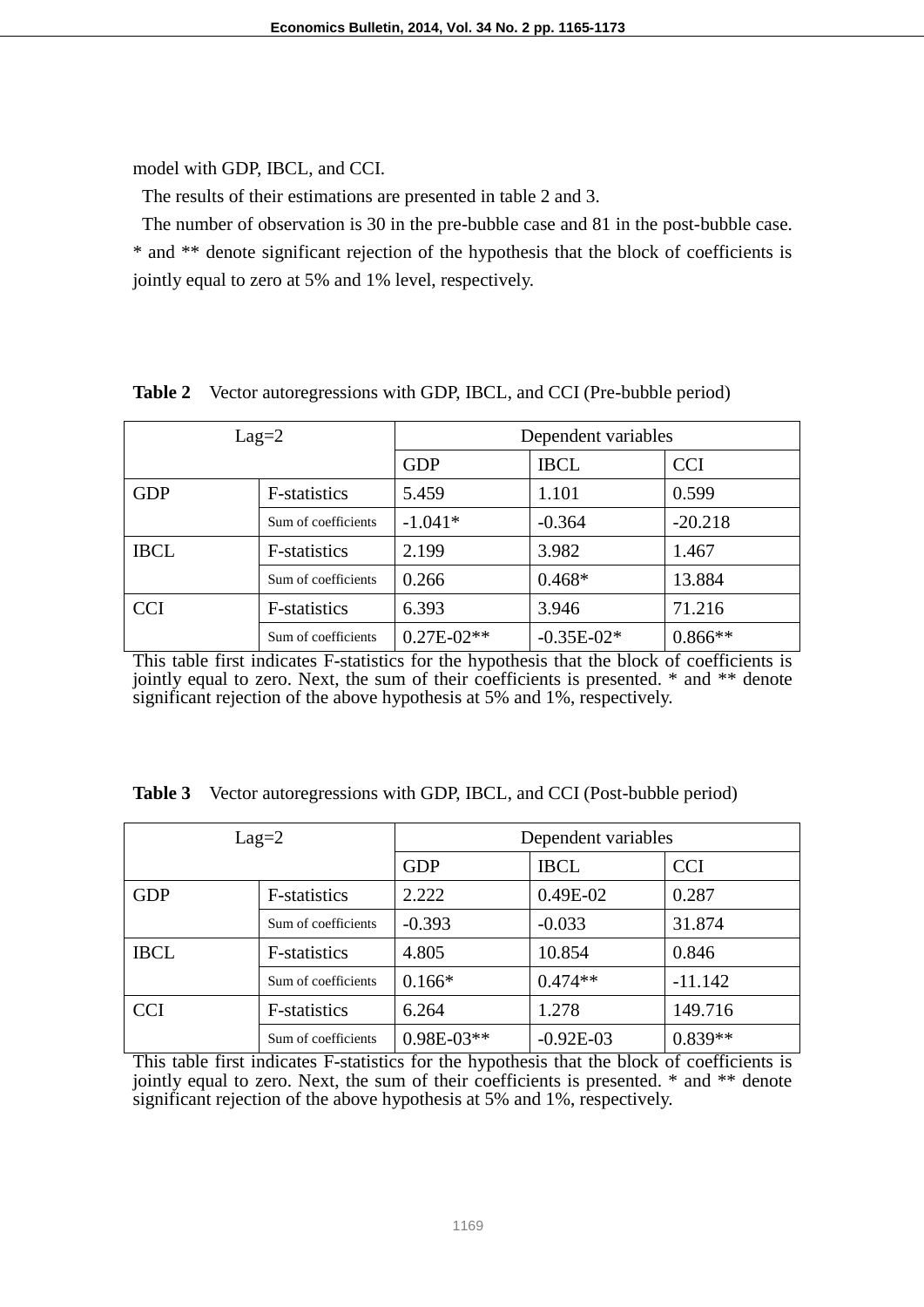In both cases, it is also shown that in the GDP equation, the sum of CCI coefficients is positive and the hypothesis that the block of CCI coefficients is jointly equal to zero is rejected at the smaller than 1 percent level. That is, consumer confidence has a significant effect on GDP in both periods.

Next, let us investigate forecast variance decompositions of each period. Table 4 presents the percentage of forecast variance of GDP which is explained by GDP, CCI, and IBCL from one to eight quarters ahead. It is known that percentage contributions are affected by the ordering of variables, so I consider the variance decomposition in four ways of ordering of the variables. It is shown that in a pre-bubble period, CCI explains about 13% to 20% of the forecast variance of GDP eight quarters ahead. In a post-bubble period, on the other hand, CCI explains about 7% to 28% of the forecast variance of GDP eight quarters ahead.

| Pre-bubble period |             |                  |                  |  |         | Post-bubble period |                  |              |
|-------------------|-------------|------------------|------------------|--|---------|--------------------|------------------|--------------|
| Quarter           | <b>GDP</b>  | <b>CCI</b>       | <b>IBCL</b>      |  | Quarter | <b>GDP</b>         | <b>CCI</b>       | <b>IBCI</b>  |
| 1                 | 100         | $\boldsymbol{0}$ | $\boldsymbol{0}$ |  | 1       | 100                | $\boldsymbol{0}$ | $\mathbf{0}$ |
| 4                 | 74.42       | 18.52            | 7.06             |  | 4       | 70.06              | 21.87            | 8.07         |
| 8                 | 72.66       | 19.79            | 7.55             |  | 8       | 69.58              | 22.04            | 8.38         |
| Quarter           | <b>GDP</b>  | <b>IBCL</b>      | <b>CCI</b>       |  | Quarter | <b>GDP</b>         | <b>IBCL</b>      | <b>CCI</b>   |
| 1                 | 100         | $\boldsymbol{0}$ | $\boldsymbol{0}$ |  | 1       | 100                | $\boldsymbol{0}$ | $\mathbf{0}$ |
| $\overline{4}$    | 74.42       | 13.87            | 11.71            |  | 4       | 70.06              | 23.54            | 6.40         |
| 8                 | 72.66       | 14.30            | 13.03            |  | 8       | 69.58              | 23.55            | 6.87         |
| Quarter           | <b>CCI</b>  | <b>GDP</b>       | <b>IBCL</b>      |  | Quarter | <b>CCI</b>         | <b>GDP</b>       | <b>IBCI</b>  |
| $\mathbf{1}$      | 14.45       | 85.55            | $\mathbf{0}$     |  | 1       | 7.29               | 92.71            | $\theta$     |
| 4                 | 14.12       | 78.82            | 7.06             |  | 4       | 28.02              | 63.91            | 8.07         |
| 8                 | 15.71       | 76.75            | 7.55             |  | 8       | 28.19              | 63.43            | 8.38         |
| Quarter           | <b>IBCL</b> | <b>CCI</b>       | <b>GDP</b>       |  | Quarter | <b>IBCL</b>        | <b>CCI</b>       | <b>GDP</b>   |
| 1                 | 5.25        | 18.39            | 76.36            |  | 1       | 27.25              | 0.40             | 72.35        |
| 4                 | 23.28       | 13.20            | 63.51            |  | 4       | 39.97              | 7.05             | 52.97        |
| 8                 | 23.57       | 14.82            | 61.61            |  | 8       | 39.91              | 7.50             | 52.59        |

| <b>Table 4</b> | Forecast variance decompositions of GDP |  |  |
|----------------|-----------------------------------------|--|--|
|----------------|-----------------------------------------|--|--|

|                | Pre-bubble period |                  |                  |  |                | Post-bubble period |                  |                  |  |
|----------------|-------------------|------------------|------------------|--|----------------|--------------------|------------------|------------------|--|
| Quarter        | <b>GDP</b>        | <b>CCI</b>       | <b>IBCL</b>      |  | Quarter        | <b>GDP</b>         | <b>CCI</b>       | <b>IBCL</b>      |  |
| 1              | 100               | $\mathbf{0}$     | $\mathbf{0}$     |  | 1              | 100                | $\boldsymbol{0}$ | $\mathbf{0}$     |  |
| $\overline{4}$ | 74.42             | 18.52            | 7.06             |  | $\overline{4}$ | 70.06              | 21.87            | 8.07             |  |
| 8              | 72.66             | 19.79            | 7.55             |  | 8              | 69.58              | 22.04            | 8.38             |  |
| Quarter        | <b>GDP</b>        | <b>IBCL</b>      | <b>CCI</b>       |  | Quarter        | <b>GDP</b>         | <b>IBCL</b>      | <b>CCI</b>       |  |
| 1              | 100               | $\boldsymbol{0}$ | $\boldsymbol{0}$ |  | 1              | 100                | $\Omega$         | $\boldsymbol{0}$ |  |
| 4              | 74.42             | 13.87            | 11.71            |  | $\overline{4}$ | 70.06              | 23.54            | 6.40             |  |
| 8              | 72.66             | 14.30            | 13.03            |  | 8              | 69.58              | 23.55            | 6.87             |  |
| Quarter        | <b>CCI</b>        | <b>GDP</b>       | <b>IBCL</b>      |  | Quarter        | <b>CCI</b>         | <b>GDP</b>       | <b>IBCL</b>      |  |
| 1              | 14.45             | 85.55            | $\boldsymbol{0}$ |  | 1              | 7.29               | 92.71            | $\boldsymbol{0}$ |  |
| $\overline{4}$ | 14.12             | 78.82            | 7.06             |  | $\overline{4}$ | 28.02              | 63.91            | 8.07             |  |
| 8              | 15.71             | 76.75            | 7.55             |  | 8              | 28.19              | 63.43            | 8.38             |  |
| Quarter        | <b>IBCL</b>       | <b>CCI</b>       | <b>GDP</b>       |  | Quarter        | <b>IBCL</b>        | <b>CCI</b>       | <b>GDP</b>       |  |
| 1              | 5.25              | 18.39            | 76.36            |  | 1              | 27.25              | 0.40             | 72.35            |  |
| $\overline{4}$ | 23.28             | 13.20            | 63.51            |  | $\overline{4}$ | 39.97              | 7.05             | 52.97            |  |
| 8              | 23.57             | 14.82            | 61.61            |  | 8              | 39.91              | 7.50             | 52.59            |  |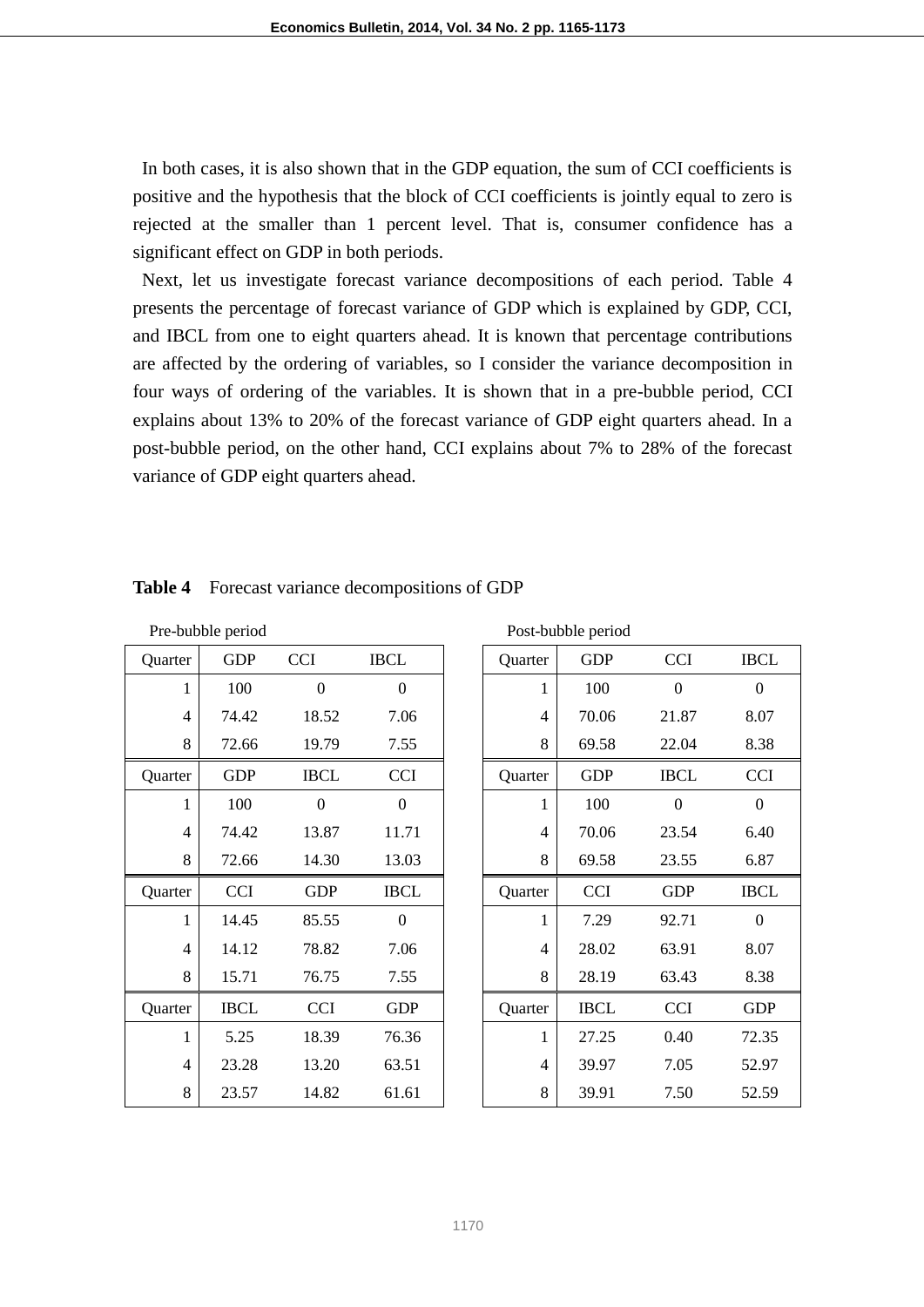Finally, let us see the transition of the effect of confidence on GDP by comparing impulse-response functions (generated by Cholesky decomposition) for before and after the bubble. Impulse-response function shows how the shock of one variable affects others. Here, I focus on impulse-response functions that show the responses of GDP to CCI shock. Their functions in each period are shown in the following figure. The function in the pre-bubble period is depicted by a dotted line and that in the post-bubble period is by a solid line. It is shown that the effect of confidence increases in a post-bubble period than before one: real economy depends more on confidence in the period after the bubble. Thus, it can be said that the low level of confidence has worsened the economic condition in the lost (two) decade(s) after the bubble period.



Figure Response of GDP to CCI shock (Cholesky decomposition)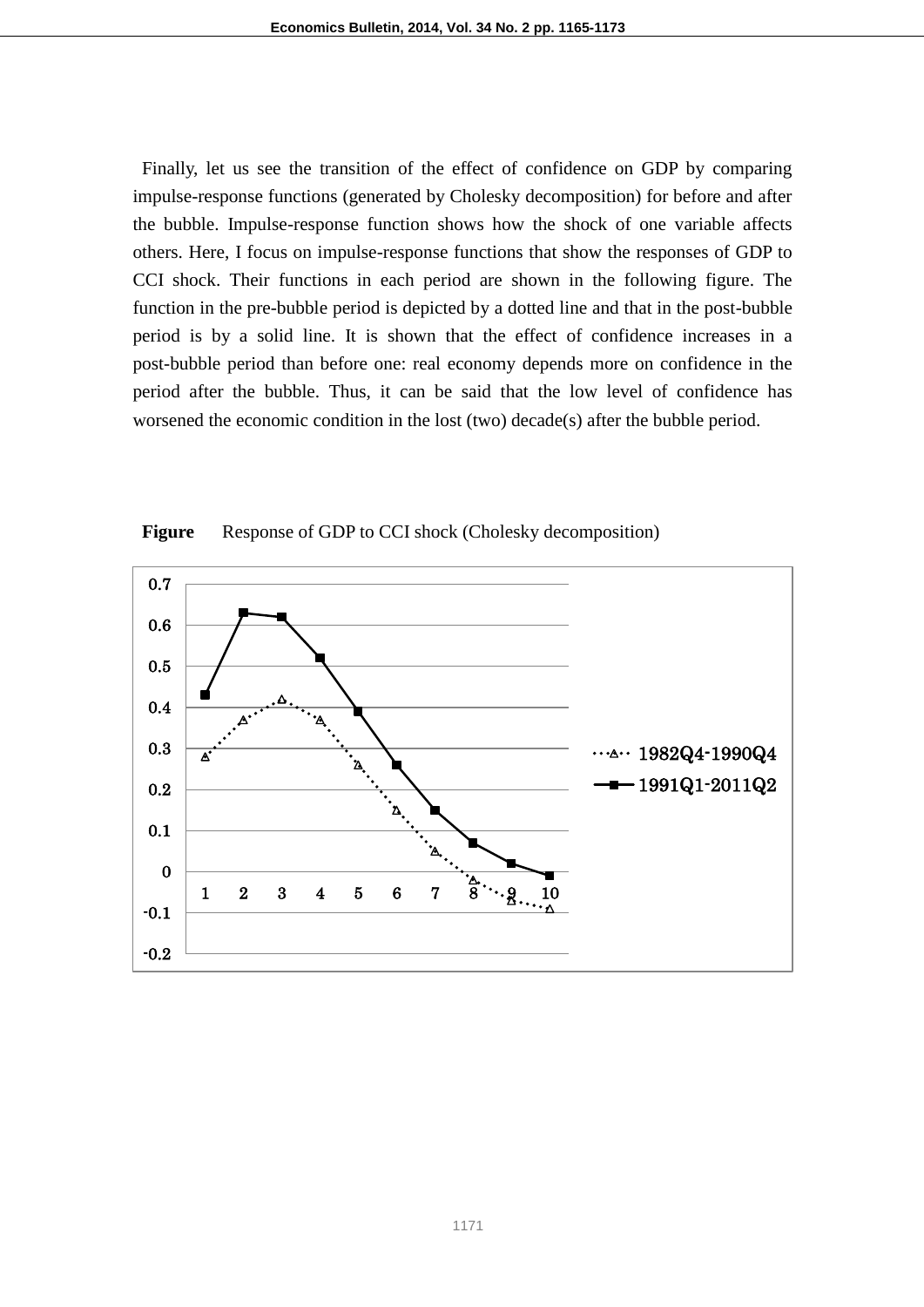#### **3. Conclusion**

I empirically analyzed the effect of consumer confidence on fluctuations in Japanese GDP. I used the quarterly data and adopted vector autoregression approach. First, I analyzed the case of the total period, and showed that Granger causality from CCI to GDP exists, that is, in the Japanese economy consumer confidence has a significant effect on GDP fluctuations. Then, dividing the total period into pre- and post-bubble periods, I examined how the effect of confidence changes before and after the bubble. It is also shown that in both before and after the bubble period, consumer confidence has a significant effect on GDP. Moreover, comparing impulse-response functions in their respective periods, I demonstrated that the effect of confidence on the real economy increases in a post bubble period than before the bubble. In this research, however, I do not consider what causes the change in the effect of consumer confidence on GDP. It is most important to investigate the more exact relation between confidence and economic fluctuations in future research.

After the lost two decades, the Japanese economy is now in the recovery trend by "Abenomics". The success or failure of this attempt rests on how long consumer expectation can be kept high.

### **References**

- Akerlof, G. A. and Shiller, R. J. (2009) *Animal Spirits: How Human Psychology Drives the Economy, and Why it Matters for Global Capitalism*: Princeton University Press.
- Azariadis, C. (1993) *Intertemporal Macroeconomics*. New York: Blackwell.
- Benhabib, J. and Farmer, R.E.A. (1999) "Indeterminacy and sunspots in macroeconomics," *Handbook of Macroeconomics*, J. B. Taylor & M. Woodford (ed.), volume 1, chapter 6, pp. 387-448: Elsevier.